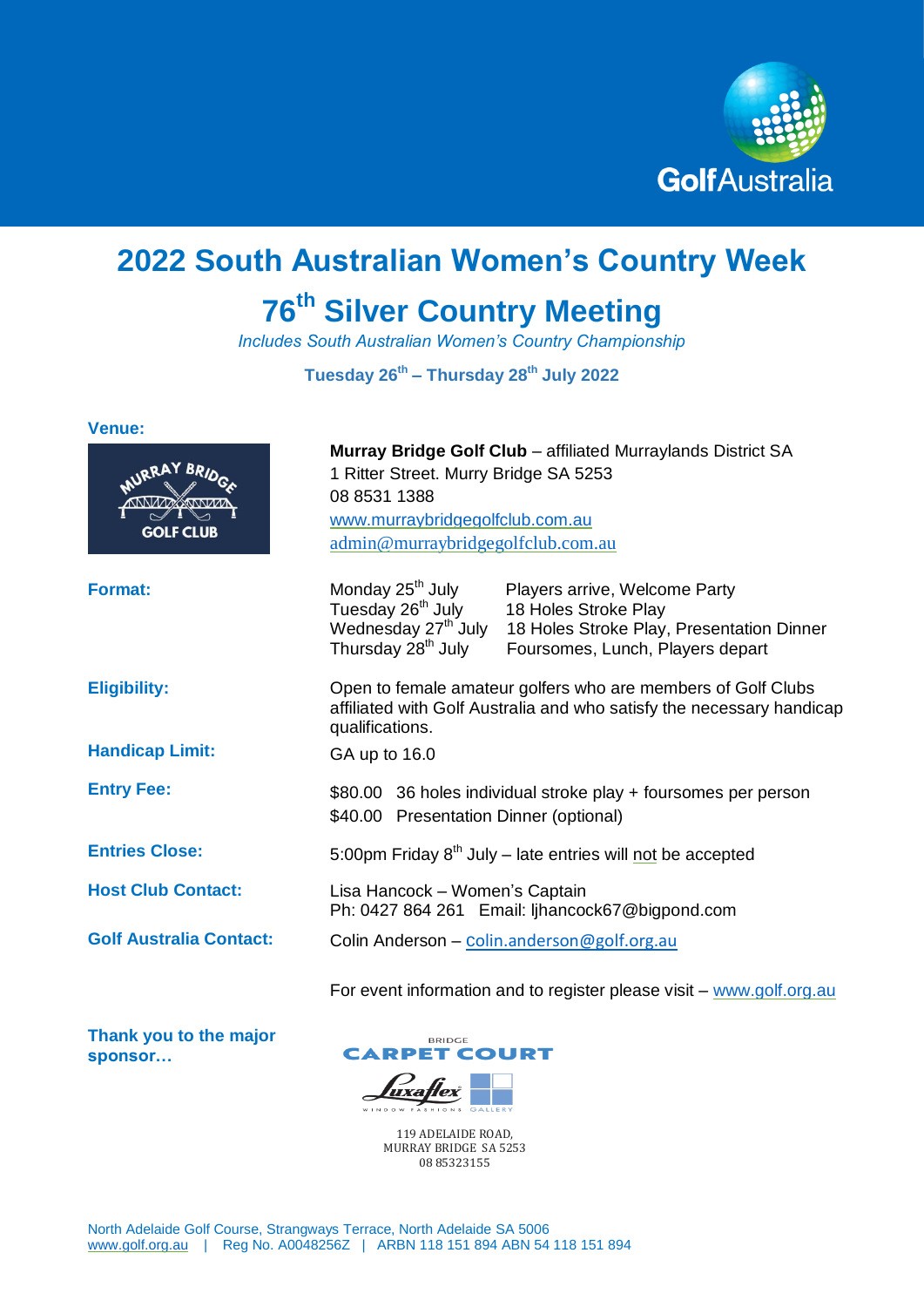

# **2022 South Australian Women's Country Week**

# **76th Silver Country Meeting**

*Includes South Australian Women's Country Championship*

| <b>Host Club Match Committee</b>           |                                                    |  |  |
|--------------------------------------------|----------------------------------------------------|--|--|
| Susan Seja - Golf Australia Representative | Deb Christie - Murraylands District Representative |  |  |
| Lisa Hancock – Women's Club Captain        | Robyn Teasdale – Women's Club Vice-Captain         |  |  |

## **Welcoming Party**

Monday 25<sup>th</sup> July 2022 at 5.00pm at Murray Bridge Golf Club.

## **Event 1**

Silver Salver – 36 holes stroke play (gross aggregate). Winner to hold the South Australian Country Silver Salver for one year. Trophies for winner and runner up.

# **Event 2**

36 holes stroke play (nett aggregate). Trophies for winner and runner up.

# **Event 3 (in conjunction with Event 2)**

Veterans' handicap event – 36 holes stroke play (nett aggregate). Open to players who have reached their  $70<sup>th</sup>$  birthday by the first day of play. Trophies for winner and runner up.

## **Event 4**

Country v Metro Salver – Country and Metro will be represented by 12 players each to be drawn from the entrants prior to the first day of play. The best nett aggregate total on Tuesday will win the Salver (see Terms of the Competition).

## **Event 5**

18 hole handicap foursomes stroke play on Thursday. Trophies for winner, runner up and best gross. A light lunch and foursomes presentation will be held after golf.

## **Event 6**

SA Country Championship – 36 holes stroke play in conjunction with Event 1. For players, whose Home Club is a Member Club of a Country District affiliated with Golf Australia (SA). Trophies for winner and runner up awarded by Golf Australia.

## **Dinner**

Players are invited to attend a dinner on Wednesday evening at Murray Bridge Golf Club at 6.00pm for 6.30pm. Presentation of trophies will occur at the dinner.

# **\*\*Players must nominate and pay to attend the dinner at the time of registration - \$40 per person\*\***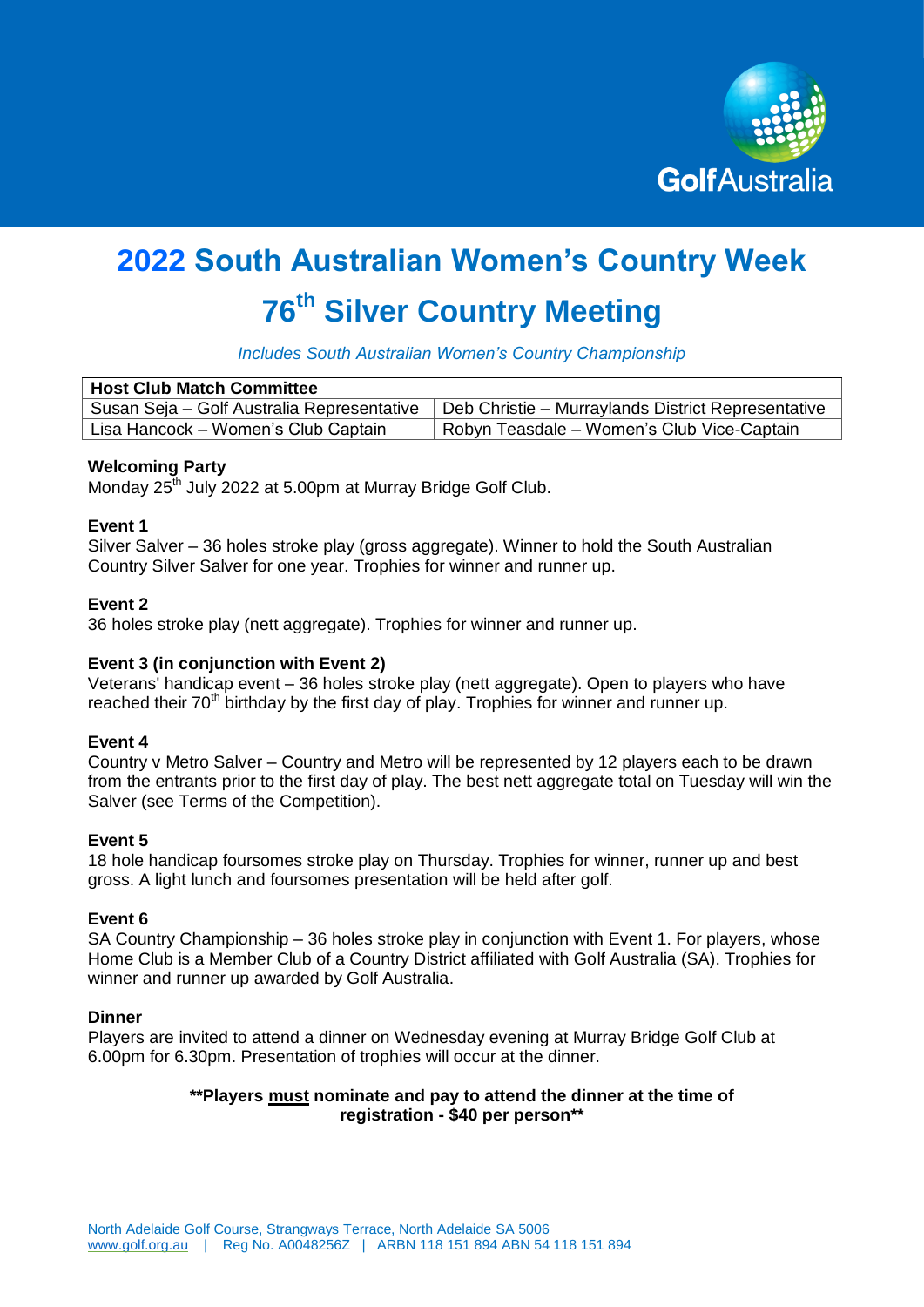

# Terms of the Competition

### **1. COMPETITION PROCEDURES**

- 1.1. The Competition is played in six events.
- 1.2. In the event of a tie for events one and six, a play-off is to be staged if time permits, otherwise a count-back will be utilised. The play-off will be played at a time and in a manner as decided by the Host Club Match Committee. Ties for all other positions and events, will be decided by count-back as recommended by Golf Australia.
- 1.3. Entries may be limited at the discretion of the Host Club Match Committee.
- 1.4. Competitors are requested to bring proof of handicap. Players are responsible for knowing their own handicap.
- 1.5. Players to use their first day daily handicap for all events.
- 1.6. Foursomes if an entrant must withdraw after the closing date of entries, her partner may substitute another player in her stead.

### **2. ELIGIBILITY**

- 2.1. Eligible players for all sections are female amateur golfers whose GA Handicap (or overseas equivalent) does not exceed GA 16.0 at the time of registration and;
- 2.2 has a playing membership at a club of a golf club affiliated with Golf Australia.
- 2.3. A player entering on the GA handicap limit of 16.0 who exceeds that GA handicap before the closing date of registrations may remain in the Silver Salver playing on the daily handicap limit.
- 2.4. Eligible players for the Veteran's handicap event will have reached their  $70<sup>th</sup>$  birthday by the first day of play.
- 2.5. Eligible players for the SA Country Championship will have their Home Club as a Member Club of a Country District affiliated with Golf Australia (SA).

### **3. ENTRY REQUIREMENTS**

- 3.1. The Entrance Fee for the 36 hole individual stroke play and foursomes is \$80.00 per person (includes GST).
- 3.2. Entries shall only be made online via the registration portal at [www.golf.org.au/eventscalendar.](http://www.golf.org.au/eventscalendar)
- 3.3. Golf Australia shall have the right to refuse the entry of any person without being required to give any reason for such refusal.
- 3.4. Late entries may be accepted at the discretion of the Host Club Match Committee.
- 3.5. Fully completed registrations, together with appropriate entrance fees, must be received by Golf Australia by 5.00pm (ACST) on Friday  $8^{th}$  July 2022. It is the sole responsibility of the entrant to ensure that their entry has been received. A player's registration has not officially been received until his or her name has been posted at www.golf.org.au.
- 3.6. GA has the right to withdraw any person from the event at any time for COVID-19 related circumstances.
- 3.7. The draw for the competition will be available at [www.golf.org.au/eventscalendar](http://www.golf.org.au/eventscalendar) no later than Wednesday 20<sup>th</sup> July 2022.

# **4. TROPHIES**

- Please refer to page two for details of Trophies awarded.
- 4.2. Players can only win one prize in the individual events 1-3.

# **5. COUNTRY V METRO SALVER**

- 5.1. Country and Metro will be represented by 12 players each to be randomly drawn from the entrants prior to the first day of play.
- 5.2 If there are insufficient players to have a team of 12 the Golf Australia (SA) representative may alter the number of players at the time of the draw.
- 5.3. If any player fails to finish the stipulated round the highest net score from the opposing team will not be counted.
- 5.4. In the event of a tie, a count back will occur using the total of the back 9 holes of each eligible scorecard.

### **6. HOST CLUB MATCH COMMITTEE**

- 6.1. The Host Club Match Committee will comprise of representatives nominated on page 2.
- 6.2. The Host Club Match Committee and Golf Australia will have the sole management and control of the Championship, with full power at any time to alter or vary any of the conditions.
- 6.3. The Host Club Match Committee's decision on matters affecting the Championship will be final.
- 6.4. The Host Club Match Committee to be absolute umpire of any dispute or protest, which must be lodged with the committee before 6.00pm on the day on which the dispute has arisen.
- 6.5. The Host Club Match Committee may, in the event of bad weather or for any other reason, alter the venue, time or day of play. In the event of dangerous conditions (eg. lightning) the signal for suspending play will be a prolonged note of the siren. Players must discontinue play immediately and not resume play until the committee has ordered a resumption of play. Penalty for failing to discontinue is disqualification. Refer Rule 5.7.

### **7. RULES OF GOLF**

7.1. The Rules of Golf, as adopted by R&A Rules Limited, will apply, together with any additional Local Rules of the host course.

### **8. MEASURING DEVICES**

8.1 A player may obtain distance only information by use of a distance-measuring device.

### **9. REFUND POLICY**

9.1. Any entrant may withdraw and have the entrance and dinner fee refunded provided notification is given prior to registrations closing. To be eligible for a refund after this date players must provide Golf Australia supporting documents regarding their withdrawal from the event (i.e. Medical certificate).

# 10. **MOTORISED TRANSPORT**<br>10.1. A player or a caddie will c

- A player or a caddie will only be permitted to ride on motorised transportation in circumstances expressly described in (a) or (b) below.
	- a) When authorised (or later approved) by the committee in charge of the competition due to circumstances that arise during the playing of a round. For example, a player who is